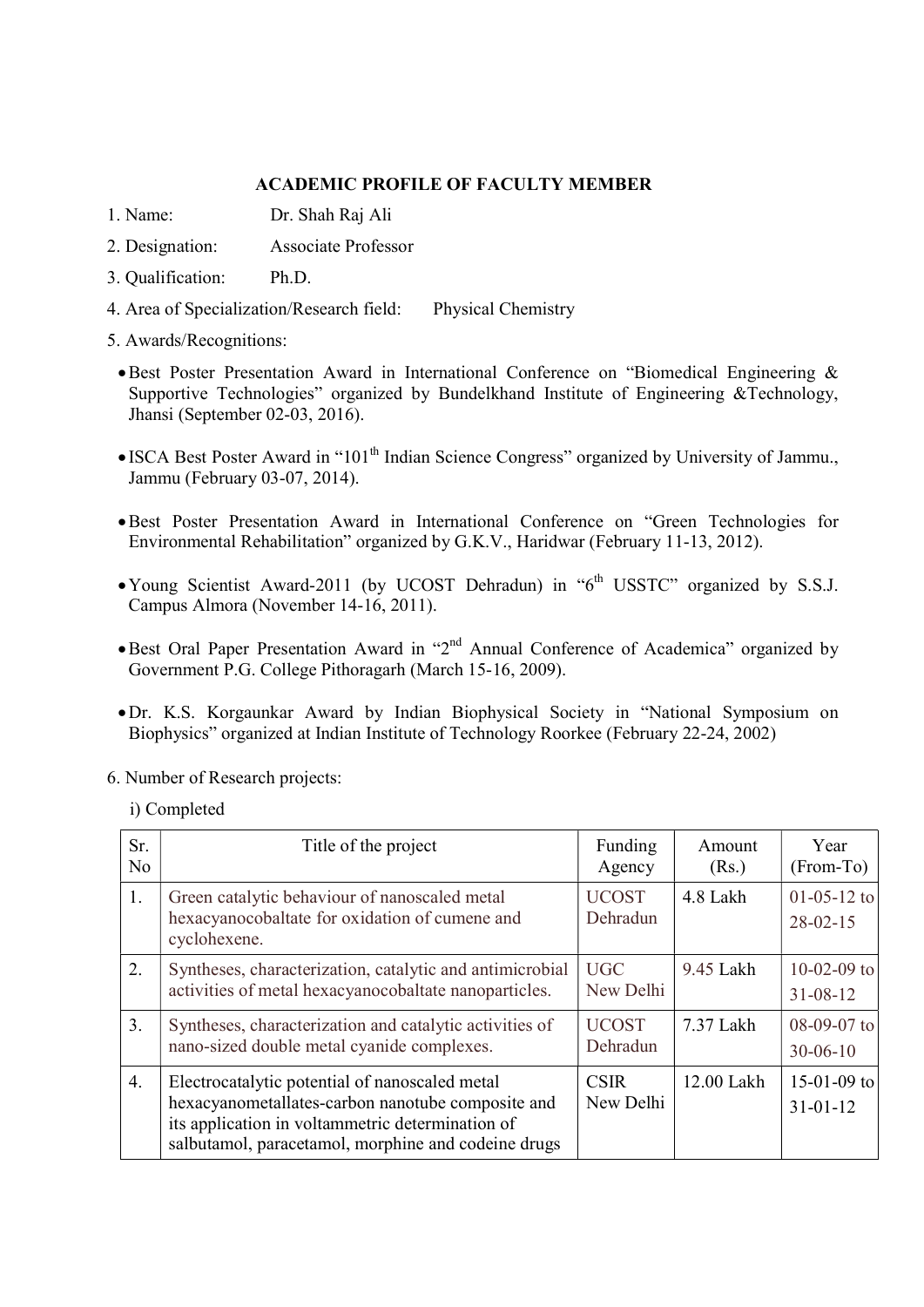| 5. Removal of heavy metals from their aqueous solution   K.U., |          | $\perp$ 1.01 Lakh | $07-09-16$ to |
|----------------------------------------------------------------|----------|-------------------|---------------|
| using activated bark of <i>Pinus roxburghii</i> as an          | Nainital |                   | $30-09-17$    |
| adsorbent.                                                     |          |                   |               |

- 7. Number of Ph. Ds awarded: 05
- 8. Number of candidates working for Ph.D. award: 04
- 9. Publications:
- i) Research Articles published:
- 1. Alam T., Tarannum H, Ali S.R., Kamaluddin, "Adsorption and oxidation of aniline and anisidine by chromium ferrocyanide", J. Colloid and Interface science, 245 (2002) 251-256. 0021-9797 (I.F. =  $5.091$ )
- 2. Ali S.R., Ahmad J., Kamaluddin, "Interaction of ribose nucleotides with metal ferrocyanides and its relevance in chemical evolution", Colloids and Surfaces, 236 (2004) 165-169.

 $(I.F. = 3.131)$ 

3. Ali S.R., Kamaluddin, "The interaction of ribonucleotides with metal hexacyanochromates and the relevance to chemical evolution", Bull. Chemical Society Japan, 77 (2004) 1681-1686.

 $(I.F. = 2.222)$ 

4. Ali S.R., Alam T., Kamaluddin, "Interaction of tryptophan and phenylalanine with metal ferrocyanides and relevance in chemical evolution", Astrobiology, 4 (2004) 420-426.

 $(I.F. = 3.768)$ 

- 5. Ali S.R., Kamaluddin "The interaction of aromatic amino acid with metal hexacyanochromates: Possible role in chemical evolution and origin of life", Bull. Chemical Society Japan, 79 (2006)1541-1546. (I.F. = 2.222)
- 6. Ali S.R., Kamaluddin, "The interaction of nucleotides with metal hexacyanocobaltates: A possible role in chemical Evolution", Origin Life Evolution Biosphere, 37 (2007) 225-234.

 $(I.F. = 1.676)$ 

- 7. Ali S.R., Bansal V.K, Khan A.A., Jain S.K., Ansari M.A., "Growth of zinc hexacyanoferrate nanocubes and their potential as heterogeneous catalyst for solvent-free oxidation of benzyl alcohol", J. Molecular Catalysis: A Chemical  $303$  (2009) 60-64. (I.F. = 5.008)
- 8. Ali S.R.,, Chandra P., Latwal M., Jain S.K, Bansal V.K., "Synthesis of nickel hexacyanoferrates nanoparticles and their potential as heterogeneous catalyst for solvent-free oxidation of benzyl alcohol" Chines Journal of Catalysis, 32(12), (2011) 1844-1849.  $(I.F. = 4.914)$

9. Ali S.R., Chandra P., Latwal M, Jain S.K, Bansal V.K., "Growth of cadmium hexacyanidoferrate(III) nanocubes and Its application in voltammetric determination of morphine" Bull. Chemical Society Japan 84 (2011) 1355-1361. (I.F. = 4.431)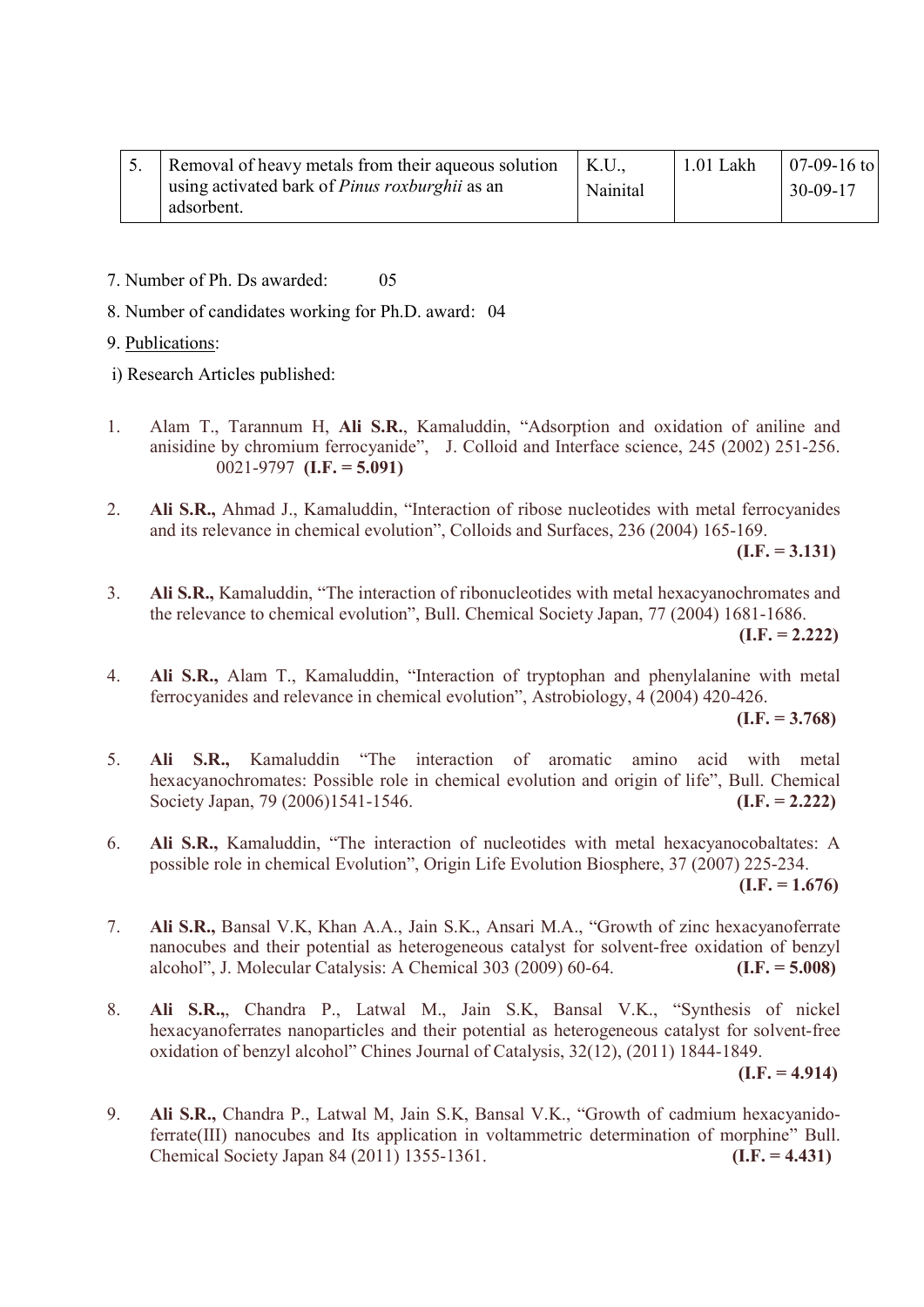- 10. Latwal M, Chandra P., Ali S.R., "Synthesis of nanostructured copper hexacyanidoferrate and its application in voltammetric detection of salbutamol" J. Applied Electrochemistry 44(9),  $(1.014)$  1127-1134.  $(1.014)$  1127-1134.
- 11. Ali S.R., Chandra P., Arya M.C., Joshi P., Kumar R., Khanum S., "Equilibrium constant of mixed ligands complexes of Cu (II), Ni(II), Zn(II) and Co(II)] with benzalidine-glycine Schiff base and pyridine-2,6-dicarboxylic acid" Ally J. Pharma. Sci. 2(2) (2015) 580-588.

(ISSN 2394-1626)

- 12. Ali S.R., Chandra P., Arya M.C., Khanum S., Joshi P., Kumar R., "Nanostructured manganese hexacyanidocobaltate as heterogeneous catalyst for solvent-free oxidation of benzyl alcohol" J. Advance Catalysis Science & Technology 3 (2016) 20-26. (ISSN 2408-9834)
- 13. Hussain N, Joshi P, Ali S.R., Bhardwaj V.K., "Comparative structure activity relationship for heterogeneous phosphate-like catalytic activities of one-dimensional Cu(II) coordination polymers" Royal Society of Chemistry Advances,  $6(2016)$  61528-61535. (I.F. = 3.049)
- 14. Chandra P., Kumar R., Arya M.C., Bhardwaj V.K., Joshi P., Ali S.R., "Nanocubic cadmium hexacyanoferrate catalyzed selective oxidation of benzyl alcohol: An eco-friendly protocol", J. Chemical Engineering & Chemistry Research, 3(2016) 985-988. (ISSN 2333-9209)
- 15. Arya M.C., Joshi R.C., Kumar R., Ali S.R., Kadabinakatti S.K., "Removal of Methylene Blue from Its Aqueous Solution using Bark of Pinus roxburghii as an Adsorbent", J. Chemical Engineering & Chemistry Research, 3(2016) 975-979. (ISSN 2333-9209)
- 16. Joshi P, Hussain N, Ali S.R., Rishu, Bhardwaj V.K., "Enhanced activity of trinuclear Zn(II) complexes towards phosphate ester bond cleavage by introducing three-metal cooperativity" New Journal of Chemistry: RSC, 42 (2018) 2204-2215. (I.F. = 3.069)
- 17. Ali S.R., Kumar R., Arya M.C., "Enhanced photocatalytic activity of manganese-doped cerium oxide nanoparticles under visible and UV irradiation" Asian Journal of Chemistry,11  $(1.018)$  2544-2550 (I.F. = 0.61)
- 18. Ali S.R., Kumar R., Kadabinakatti S.K., Arya M.C., "Enhanced UV and visible light-driven photocatalytic degradation of tartrazine by nickel-doped cerium oxide nanoparticles" Material Research Express, 6(2) 022513, 2018 ISSN 20531591 (I.F. = 1.449)
- 19. Ali S.R., Kumar R., Kalam A., .Al-Sehemi A.G.<sup>c</sup>, Arya M.C., "Effect of strontium doping on the band gap of CeO2 nanoparticles synthesized using facile co-precipitation" Arabian Journal for Science and Engineering,  $44(7)$ ,  $6295-6302$ ,  $2019$  ISNN-2191-4281 (I.F. = 1.518)
- 20. Kamaluddin, Ali S.R., "Study on copper chromicyanide as prebiotic catalyst", Life in the Universe, Kluwer Academic Publishers, Netherlands, (2004) 153-156. ISBN 9780134089089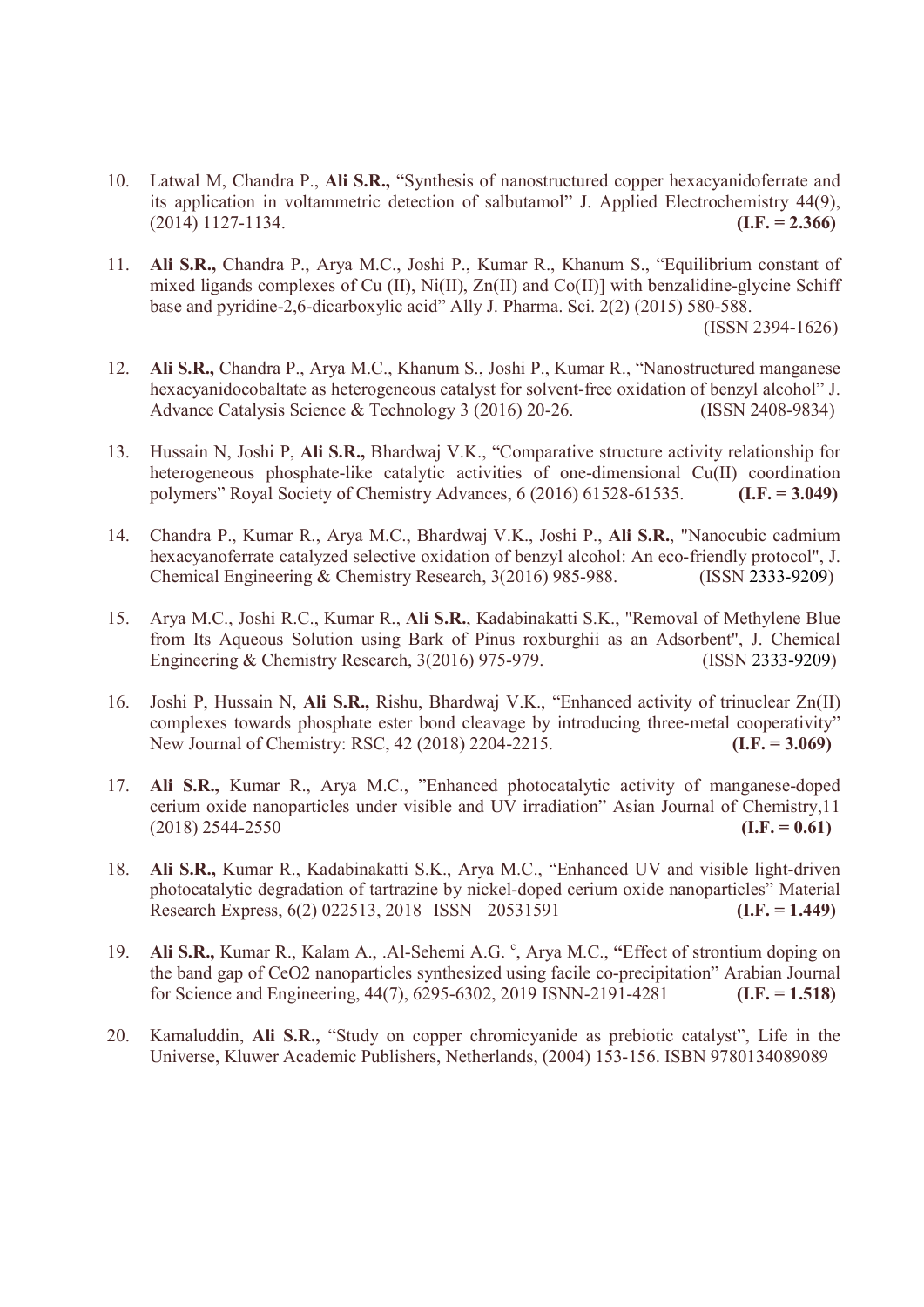21. Ali S. R., "Growth of manganese hexacyanoferrate nanocubes and subsequent application in voltammetric determination of paracetamol drug" Ethanopharmacology: Indian Trends, Perspectives and Innovation, Radha Publications, New Delhi, (2015) 311-315.

(ISBN 978-81-7487-947-9)

22. Ali S. R., Chandra P., Latwal M, "Nanostructured zinc hexacyanidocobaltate catalyzed oxidation of phenol: A Possible Pharmaceutical Application" Ethanopharmacology: Indian Trends, Perspectives and Innovation, Radha Publications, New Delhi, (2015) 300-310.

(ISBN 978-81-7487-947-9)

- 23. Ali S. R., "Nickel hexacyanoferrate nanoparticles catalyzed oxidation of phenol: A Green Approach" Durga Ma Prakashan, Haldwani, Nainital, (2015) 1-6. (ISBN 978-81-9205-095-9)
- 24. Ali S. R., Chandra P., Latwal M, "Nanocubic cadmium hexacyanidoferrate-CNT composite based voltammetric sensor for paracetamol: A Green Technology" Durga Ma Prakashan, Haldwani, Nainital, (2015) 81-88. (ISBN 978-81-9205-095-9)
- 25. Ali S. R., Chandra P., Joshi P, Nanostructured copper hexacyanidoferrate-CNT composite based sensor for paracetamol: A green technology, Excel India Publishers, New Delhi, (2016) 120-124. (ISBN 978-93-85777-90-5)
- 10. Conference/Seminar organized:

| S/N | Status as organizer         | Title of the conference/seminar                        | Year and dates      |
|-----|-----------------------------|--------------------------------------------------------|---------------------|
|     | <b>Organizing Secretary</b> | National conference on Chemistry-<br>Biology Interface | 03-05 November 2011 |

11. Membership to professional Organization/Associations:

| Sr. No. | Name of the Association/Organizations        | Status of the membership                                       |
|---------|----------------------------------------------|----------------------------------------------------------------|
|         | Indian Science Congress Association          | Life Member (No: $L-12176$ )                                   |
|         | Indian Council of Chemists                   | Life Member (LF/756)                                           |
|         | <b>Indian Chemistry Teachers Association</b> | Life Member (LM No: 984)                                       |
|         | Indian Chemical Society                      | Life Member (No: F/7477 (LM))                                  |
|         | Member of Sectional Committee (ISCA)         | Elected member of Chemical Science<br>Sectional Committee-2015 |